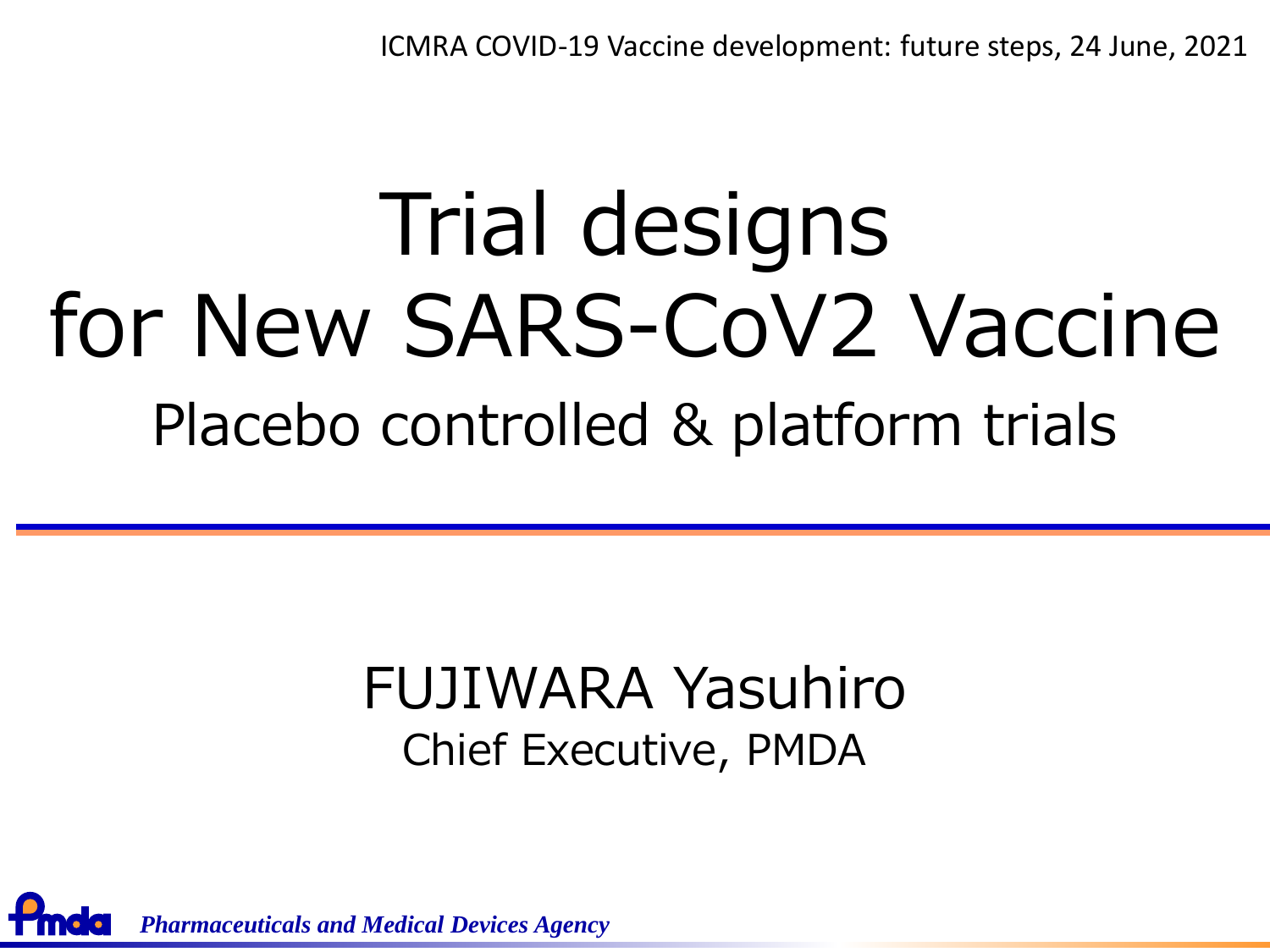

- Current situation on COVID-19 clinical trials
- Difficulty on placebo controlled trials and alternative approaches
- Correlates of prevention and immunogenicity
- Challenge to Platform design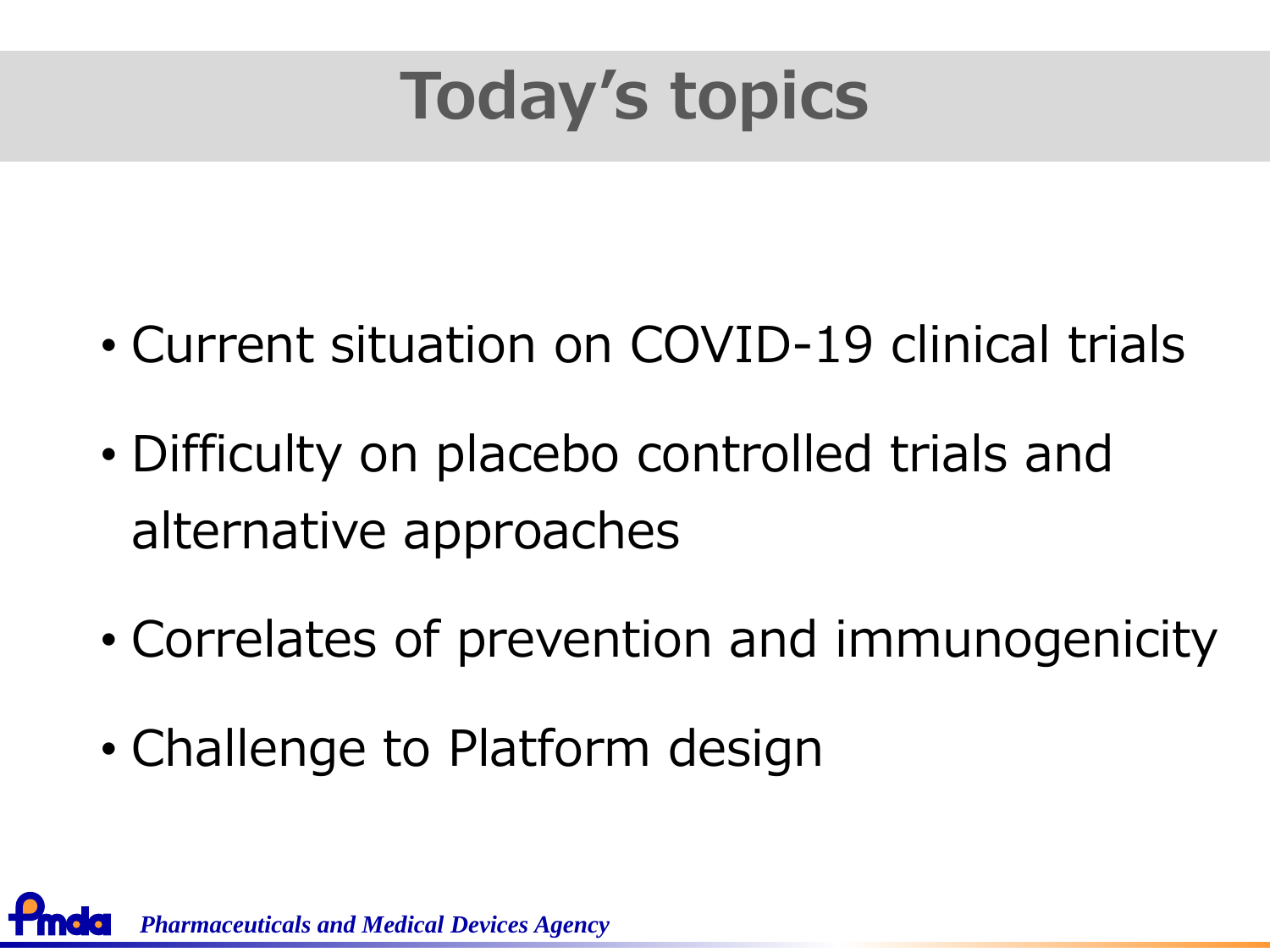### **Current situation on COVID-19 clinical trials**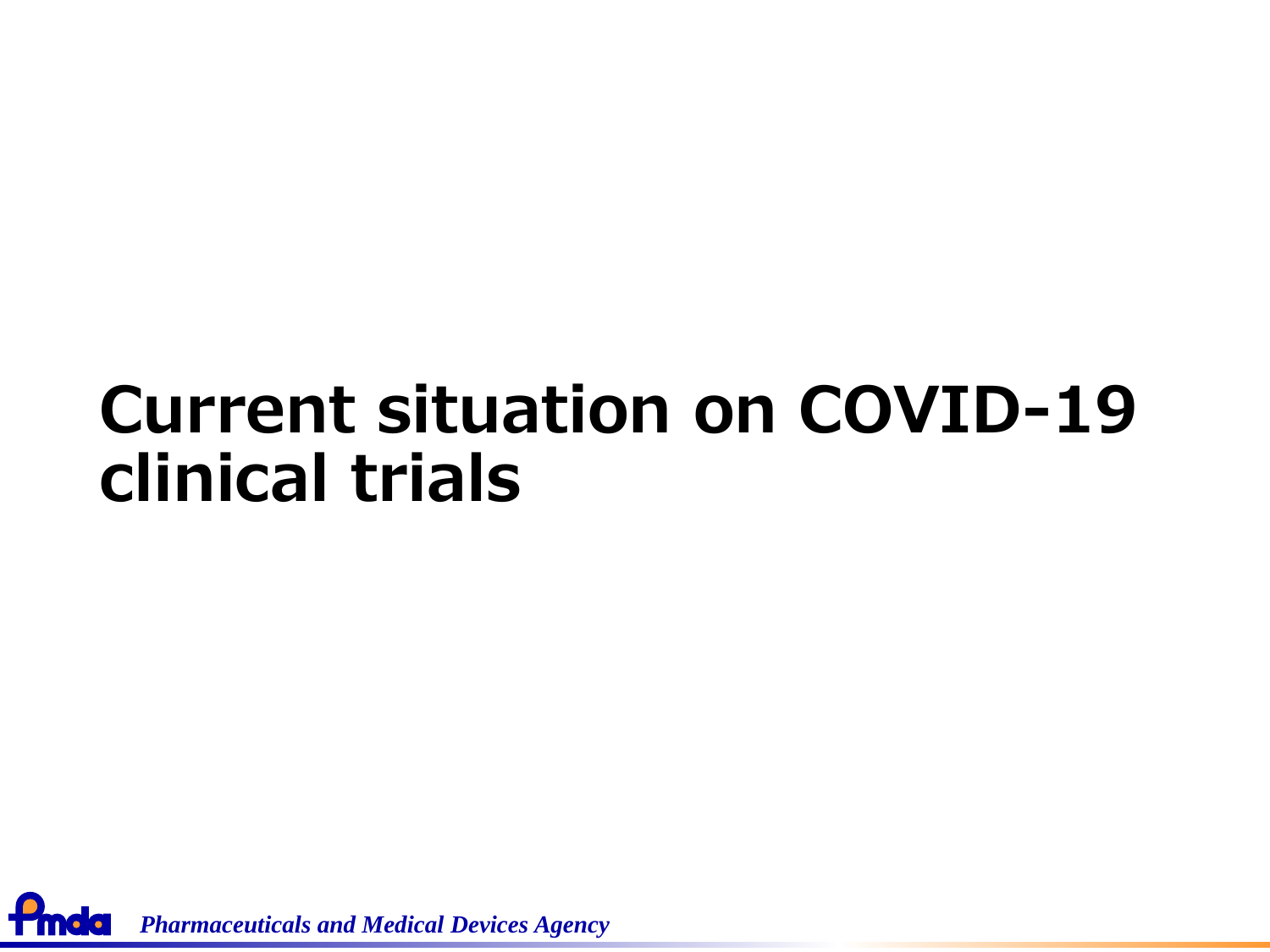### **Current situation on COVID-19 clinical trials**

- Vaccine approvals/EUA have been based on COVID-19 Vaccine Efficacy trials.
- Randomized placebo controlled trials are requested in guidance in worldwide.
- U.S.FDA/WHO Successful Criteria
	- Point estimate of VE>=50% with lower 95% confidence limit  $>30\%$
- 16 COVID-19 vaccines are being distributed internationally.<sup>1)</sup>

1) New York Times Coronavirus Vaccine Tracker, accessed June 23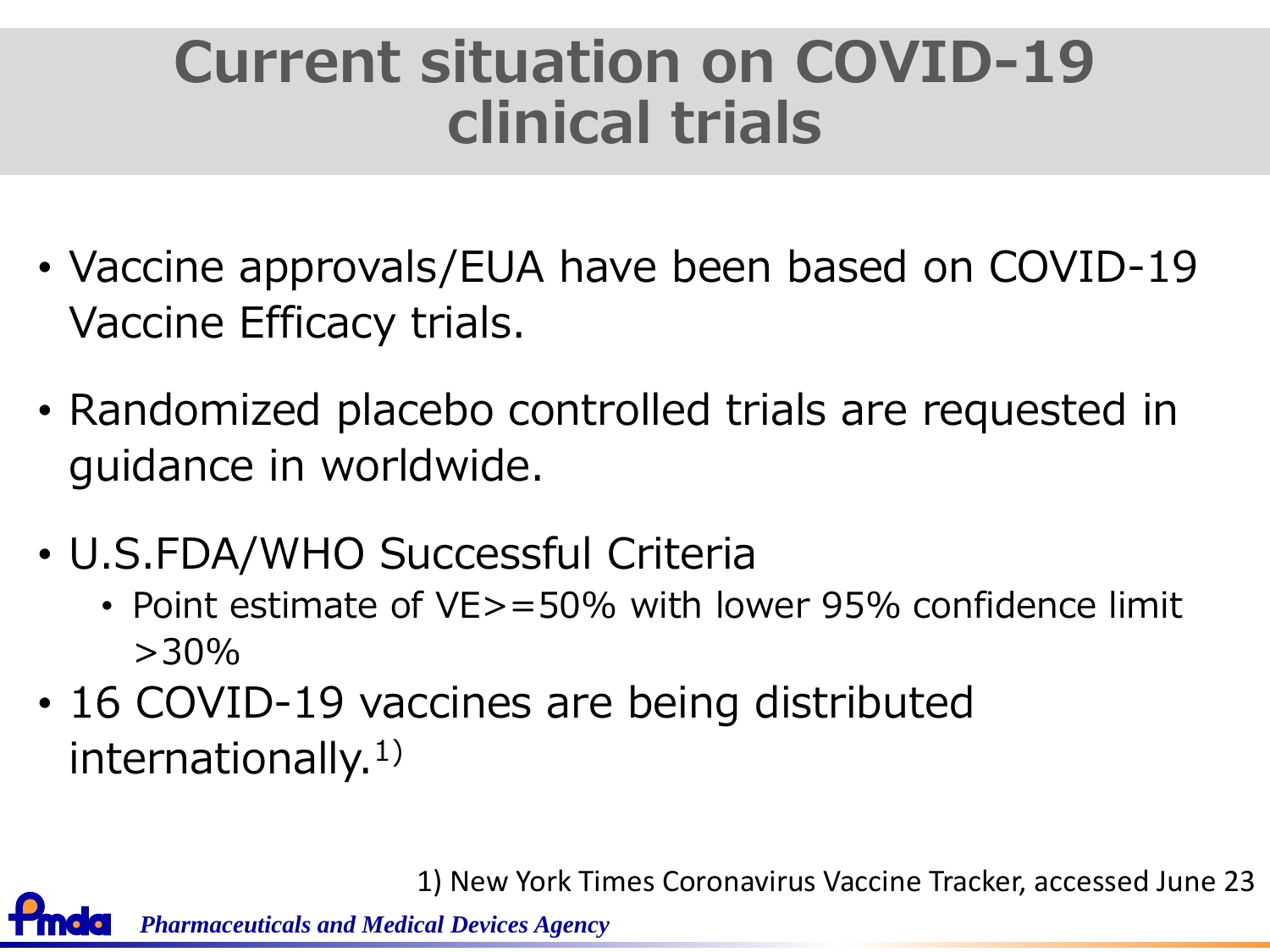### **Difficulty of placebo controlled trials and alternative approaches**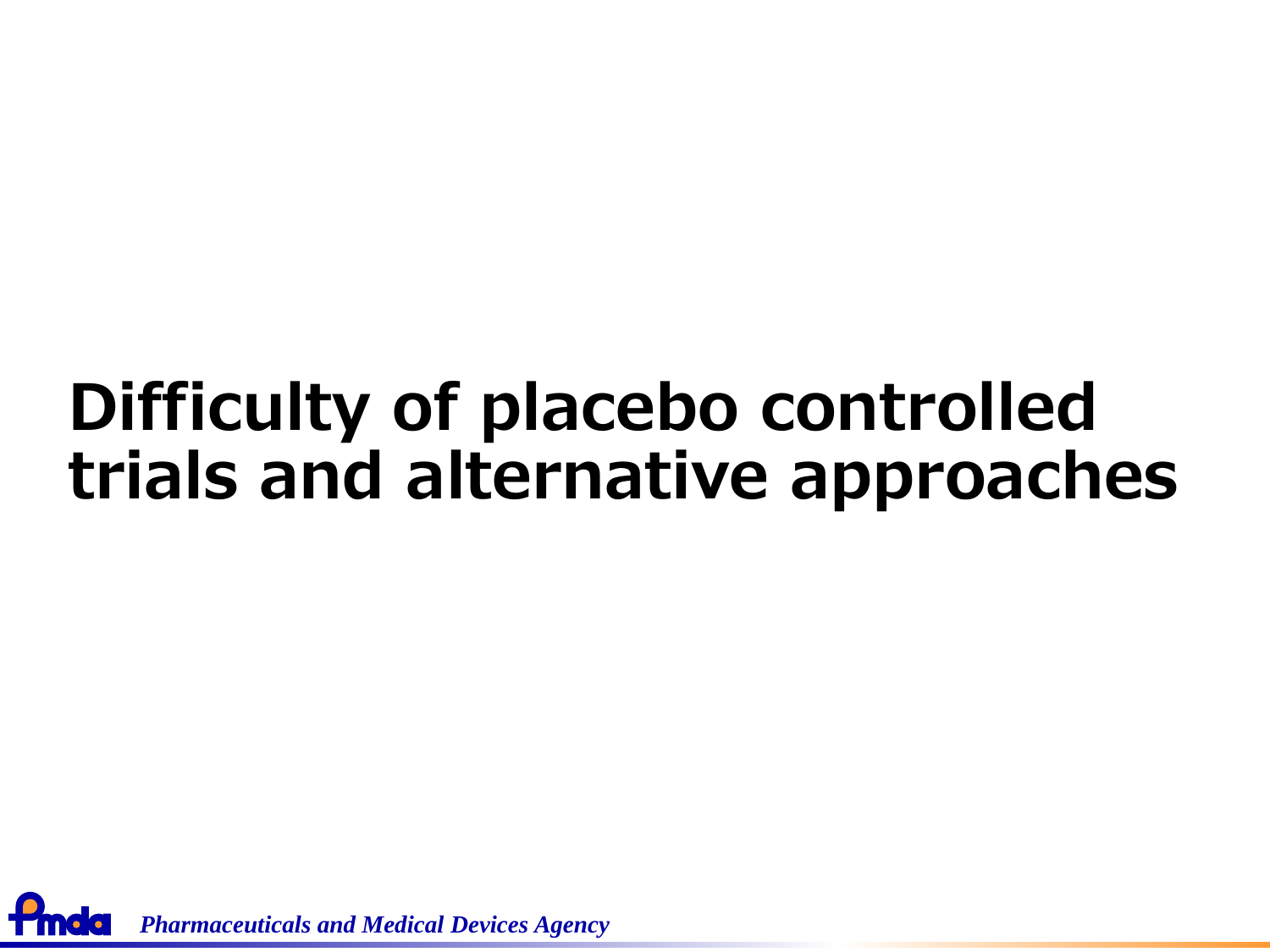### **Boosting vaccination in the world**



Source: Official data collated by Our World in Data - Last updated 23 June, 10:00 (London time)

OurWorldInData.org/coronavirus . CC BY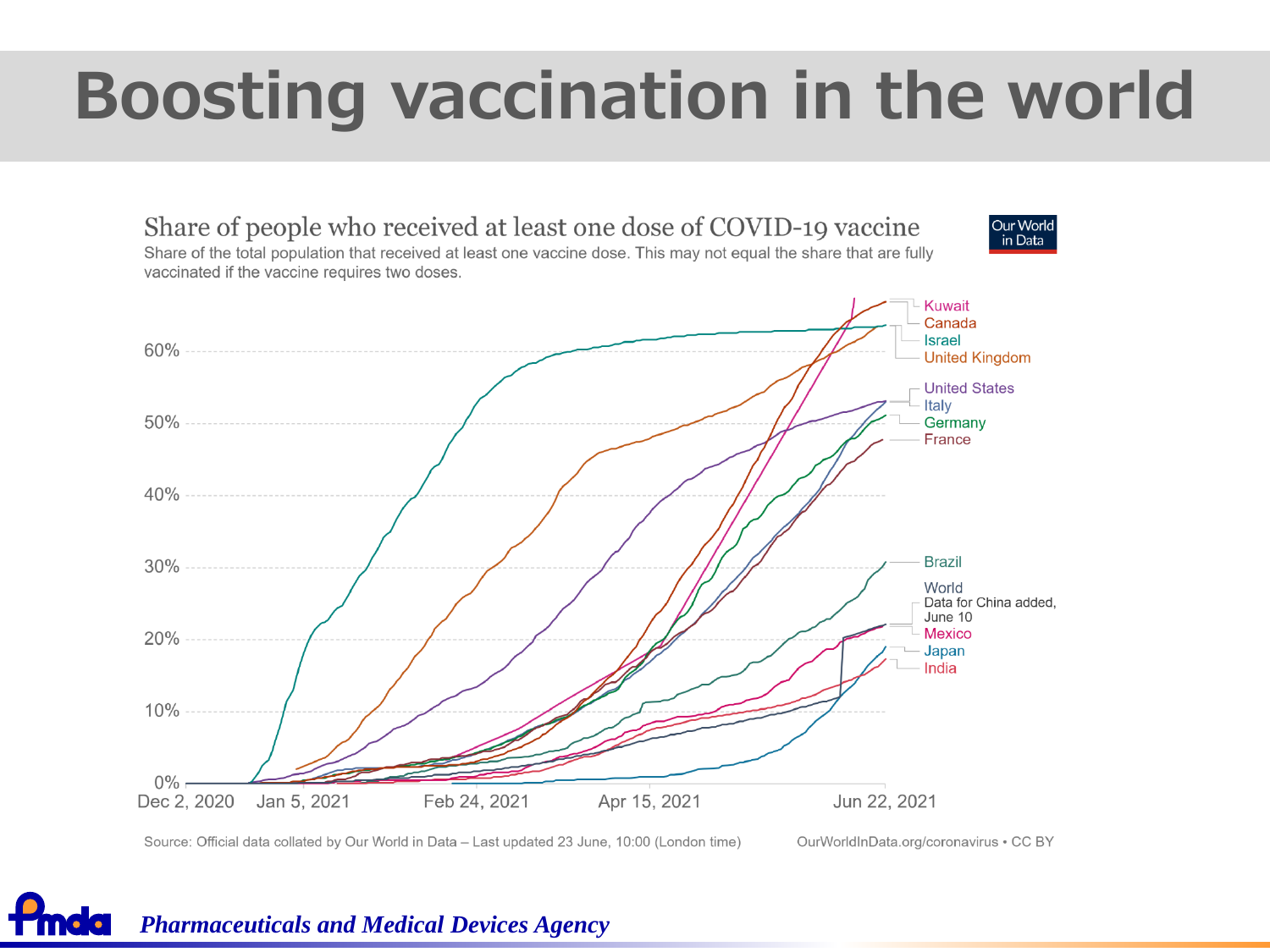### **Rapid vaccination makes difficult to keep placebo arms**

| <b>Coronavirus</b> | U.S. map | World map | Vaccine tracker                                                  | Democracy Dies in Darkness<br>Vaccine FAO | Variants FAQ | Get one year for \$29<br>A pandemic year                                                                                                                                     | Sign in 1<br>Coronavirus L |
|--------------------|----------|-----------|------------------------------------------------------------------|-------------------------------------------|--------------|------------------------------------------------------------------------------------------------------------------------------------------------------------------------------|----------------------------|
| <b>Business</b>    |          |           |                                                                  |                                           |              |                                                                                                                                                                              |                            |
|                    |          |           |                                                                  |                                           |              | Elderly begin to drop out of Novavax                                                                                                                                         |                            |
|                    |          |           | vaccine trial to get Pfizer and                                  |                                           |              |                                                                                                                                                                              |                            |
| Moderna shots      |          |           |                                                                  |                                           |              |                                                                                                                                                                              |                            |
|                    |          |           |                                                                  |                                           |              |                                                                                                                                                                              |                            |
|                    |          |           | clinical trials of other vaccines that have yet to win approval. |                                           |              | States have responded to the slow rollout of coronavirus vaccine by expanding<br>eligibility to people over 65. But that is making it more difficult to recruit subjects for |                            |
|                    |          |           |                                                                  |                                           |              |                                                                                                                                                                              |                            |
|                    |          |           |                                                                  |                                           |              | <b>ASTON MARTIN</b><br>OFFICIAL WATCH PART                                                                                                                                   | <b>GIRARD-PERREGAUX</b>    |
|                    |          |           |                                                                  |                                           |              |                                                                                                                                                                              |                            |

*Pharmaceuticals and Medical Devices Agency*

#### The Washington Post, Jan. 20, 2021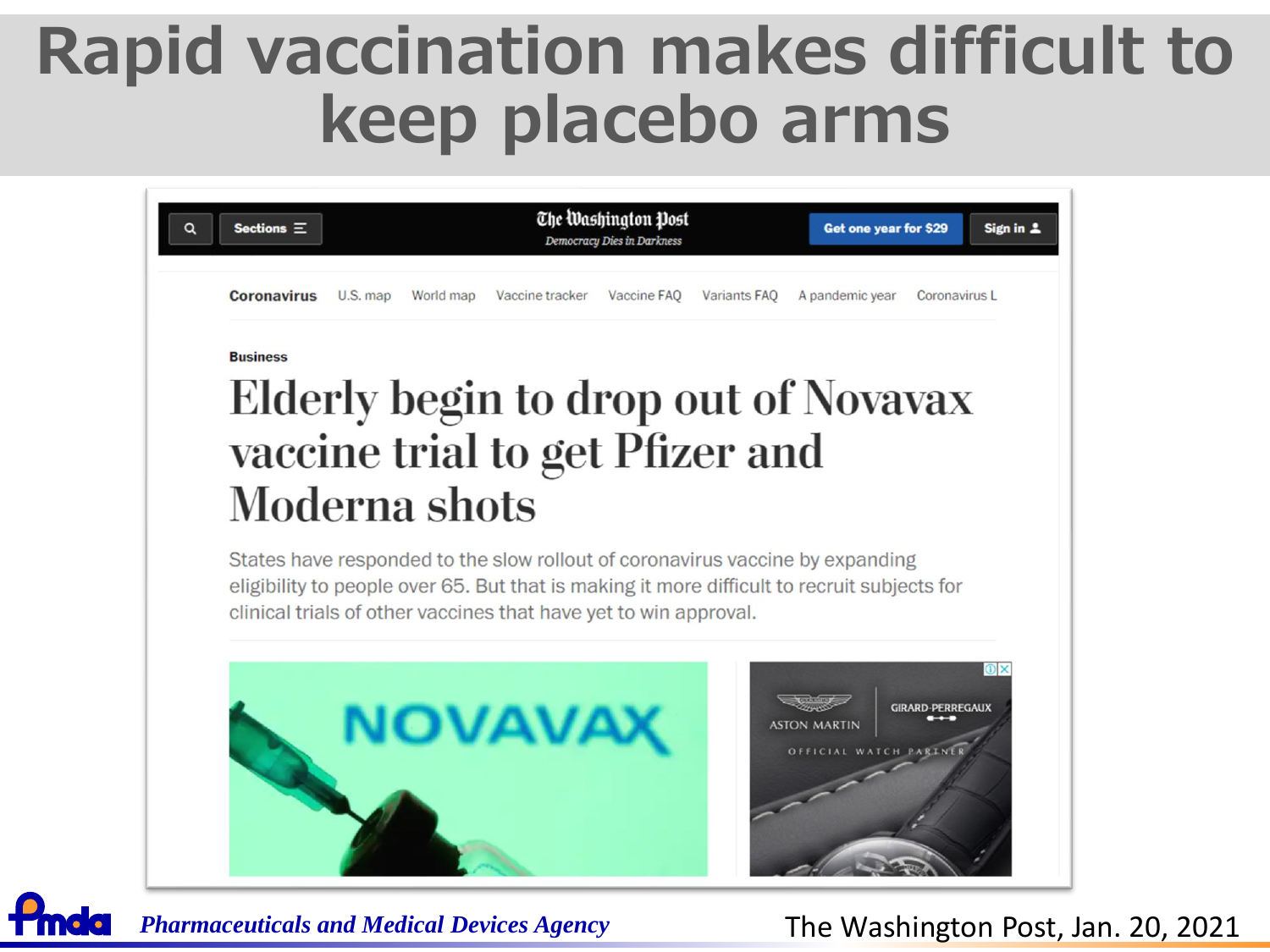### **Challenge to evaluate "Next wave" vaccine candidates**

- Randomized placebo controlled trials is still preferable design to evaluate vaccines.
- However, it becomes infeasible in many countries to set placebo arm.
- >100 additional candidate COVID-19 vaccines are in clinical phase.<sup>1)</sup>
- It is still important to evaluate and approve "Next wave" COVID-19 vaccines to promote equitable access to vaccines in the world.

1) WHO COVID-19 vaccine tracker and landscape, accessed 23 June.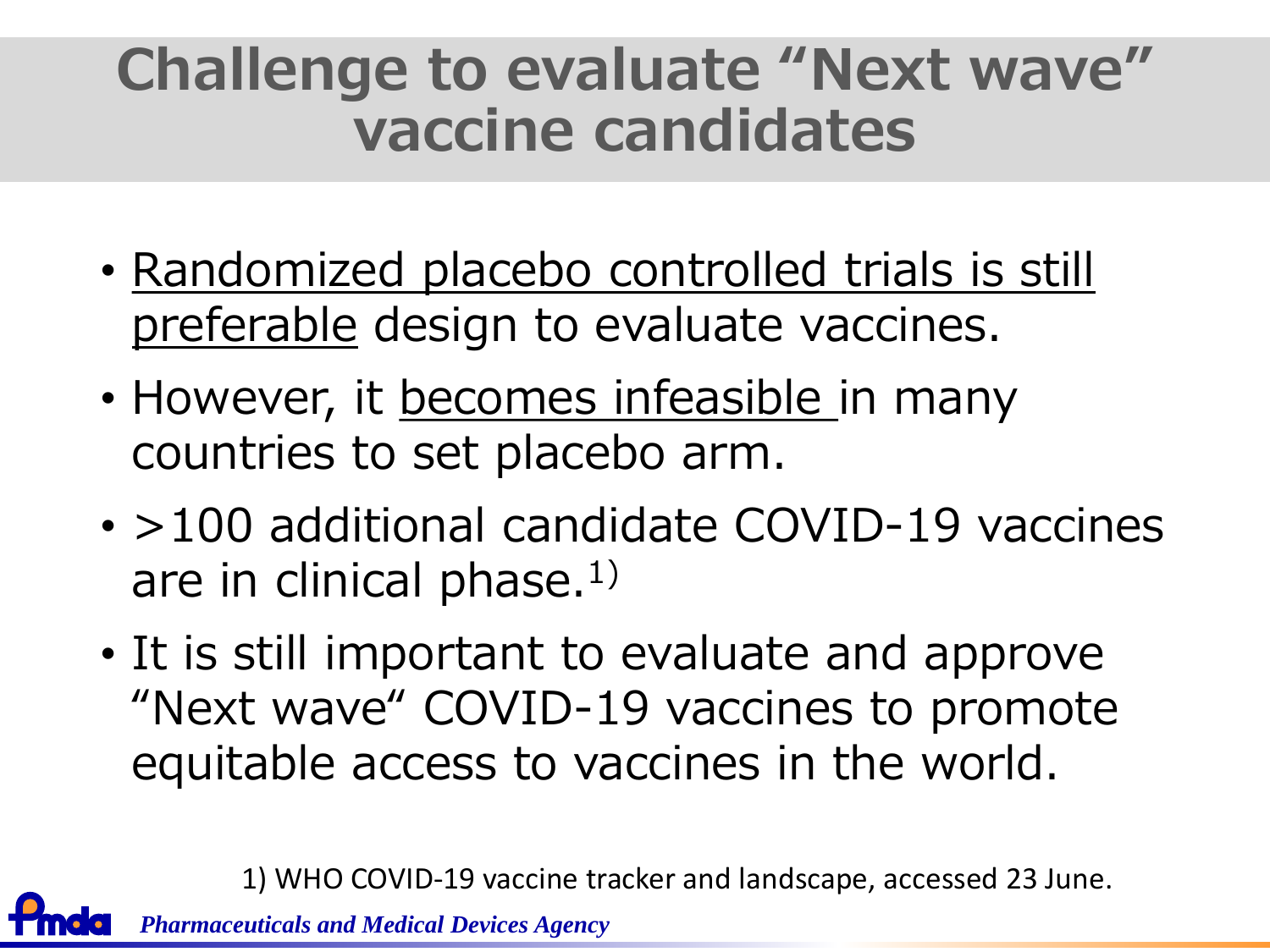### **Alternative approaches?**

#### **Non-inferior design with clinical endpoint**s 1)

- "Such trials often require approximately two- to three-fold the person-years follow-up than a placebo-controlled trial."
- Is it acceptable for peoples and developers?

*Pharmaceuticals and Medical Devices Agency*

#### **Immunological approach to evaluate vaccines**

1) Fleming TR *et al*., Clinical Trials, 2021 DOI: 10.1177/1740774520988244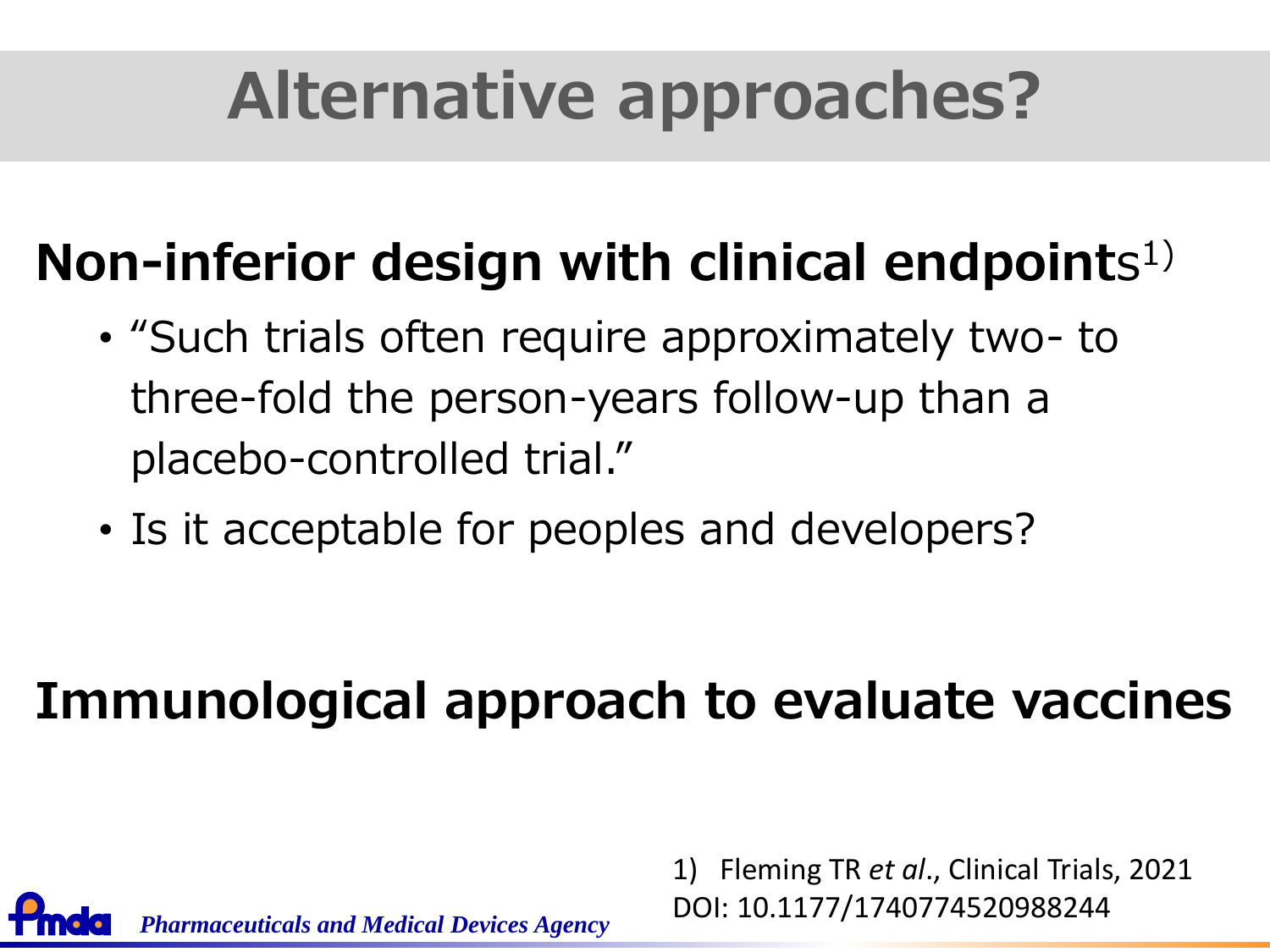### **Correlates of protection and immunogenicity**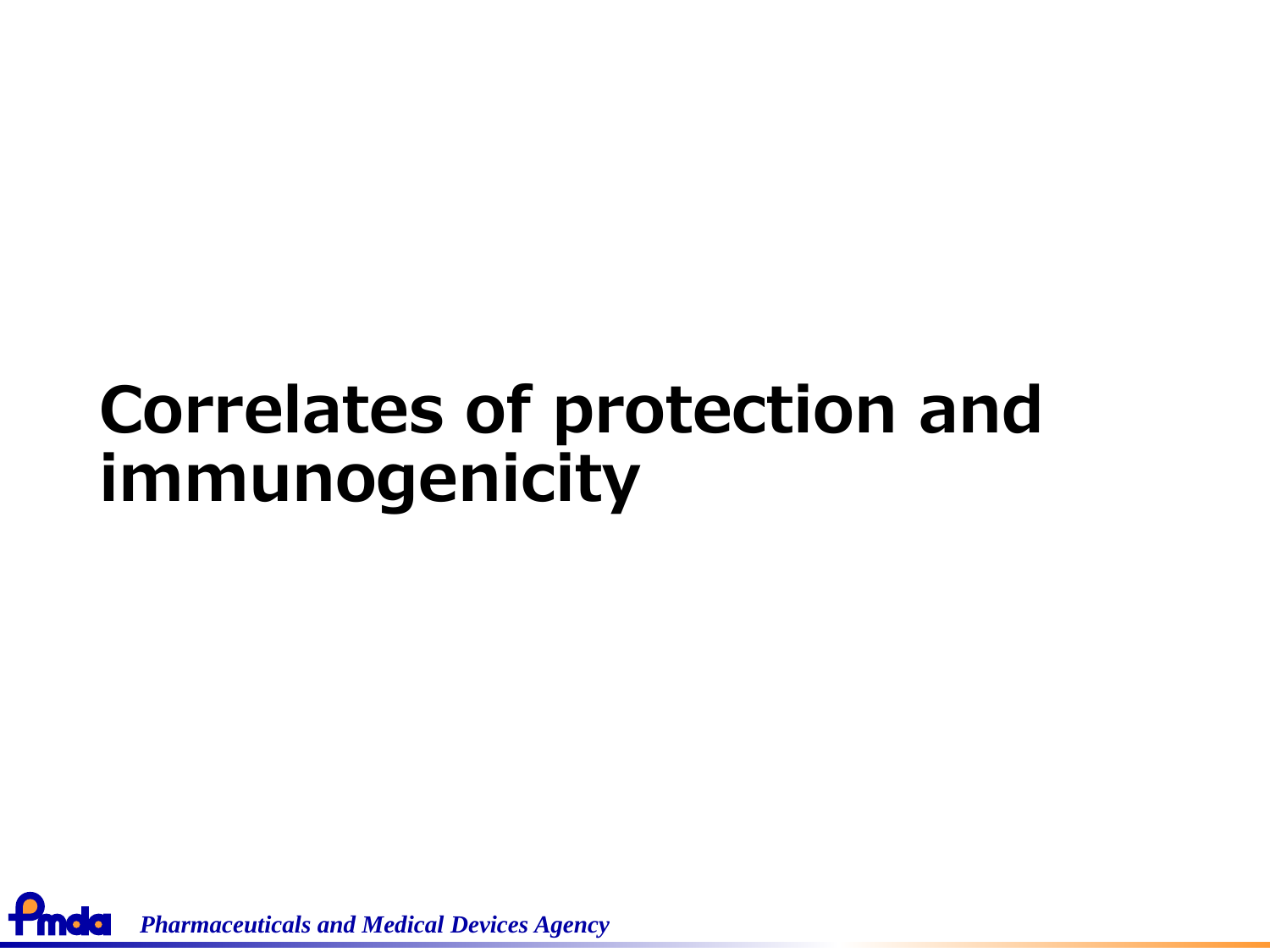#### **Correlation between vaccine efficacy and immunogenicity**



Earle KA, *et al.*, Vaccine, 2021

Khoury DS *et al*., Nature Med, 2021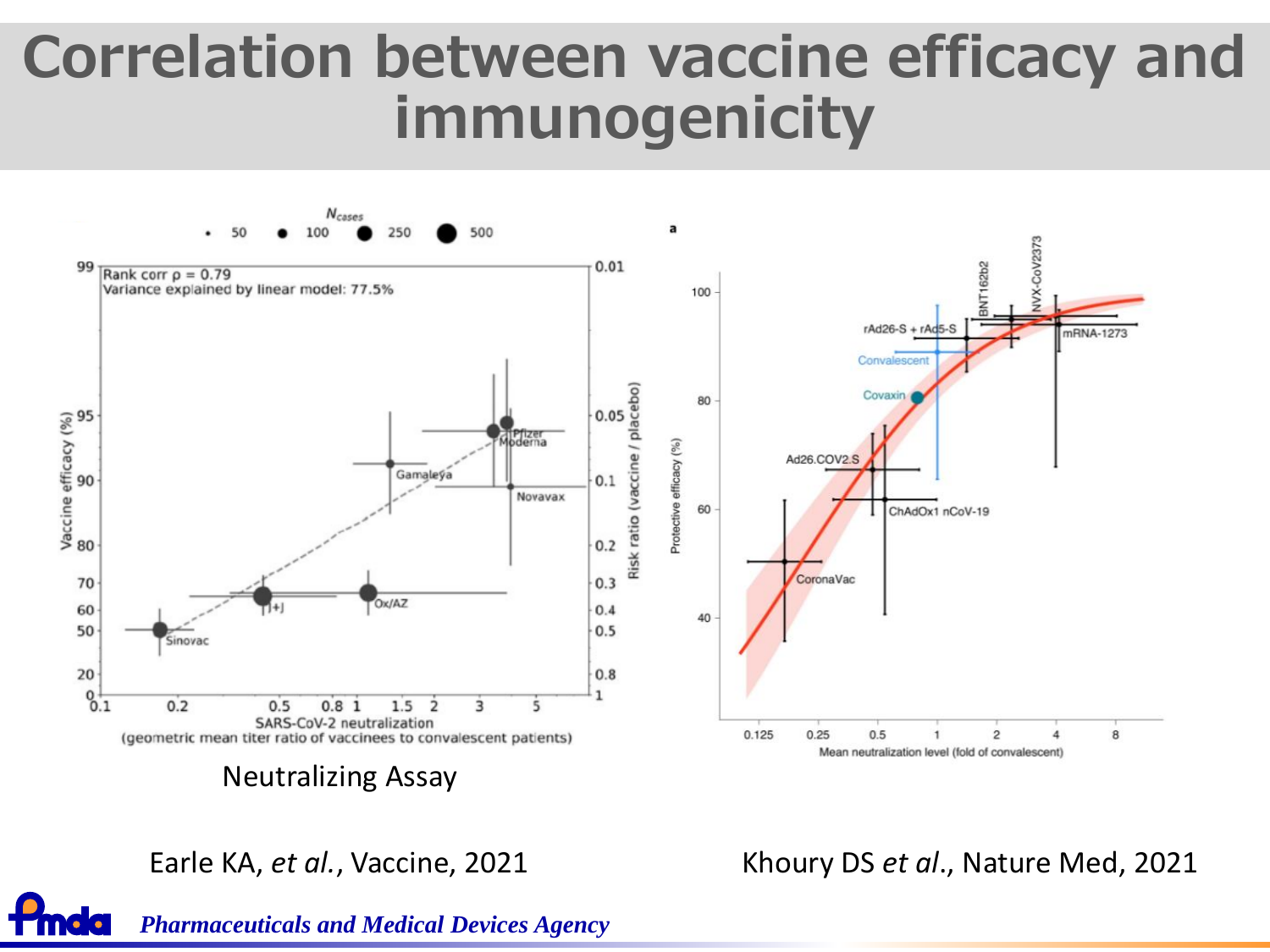### **Neutralization Ab as a surrogate marker**

- Recent researches suggest immune biomarkers (especially Neutralization Ab) can be work as a surrogate marker for bridging across vaccines.
- Immune biomarkers has already been used for bridging efficacy data to additional groups (e.g., pediatrics) and variant vaccines.
- Vaccines that can induce neutralizing antibodies to be expected VE exceeding the existing successful criteria (VE>=50%) should be approved.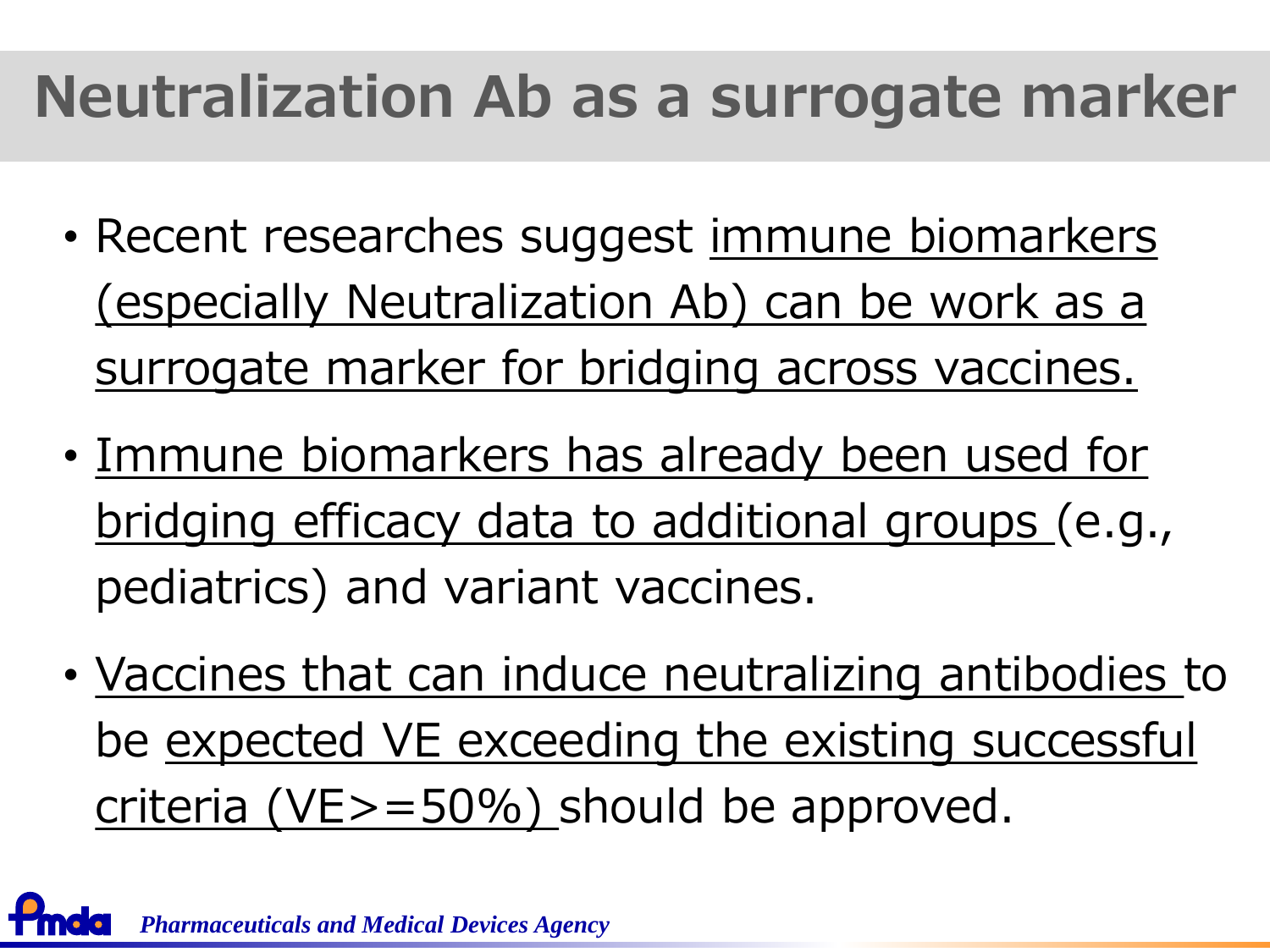## **Need further consideration**

#### **How to choose active comparator?**

 $\triangleright$  The same modality is preferable, but across modality can be acceptable in certain situations.

#### **Cellular immune response**

➢ Big difference on immune responses may make the evaluation difficult.

#### **Follow up**

➢ Vaccine effectiveness should be evaluated by hard endpoint and duration of efficacy is also important.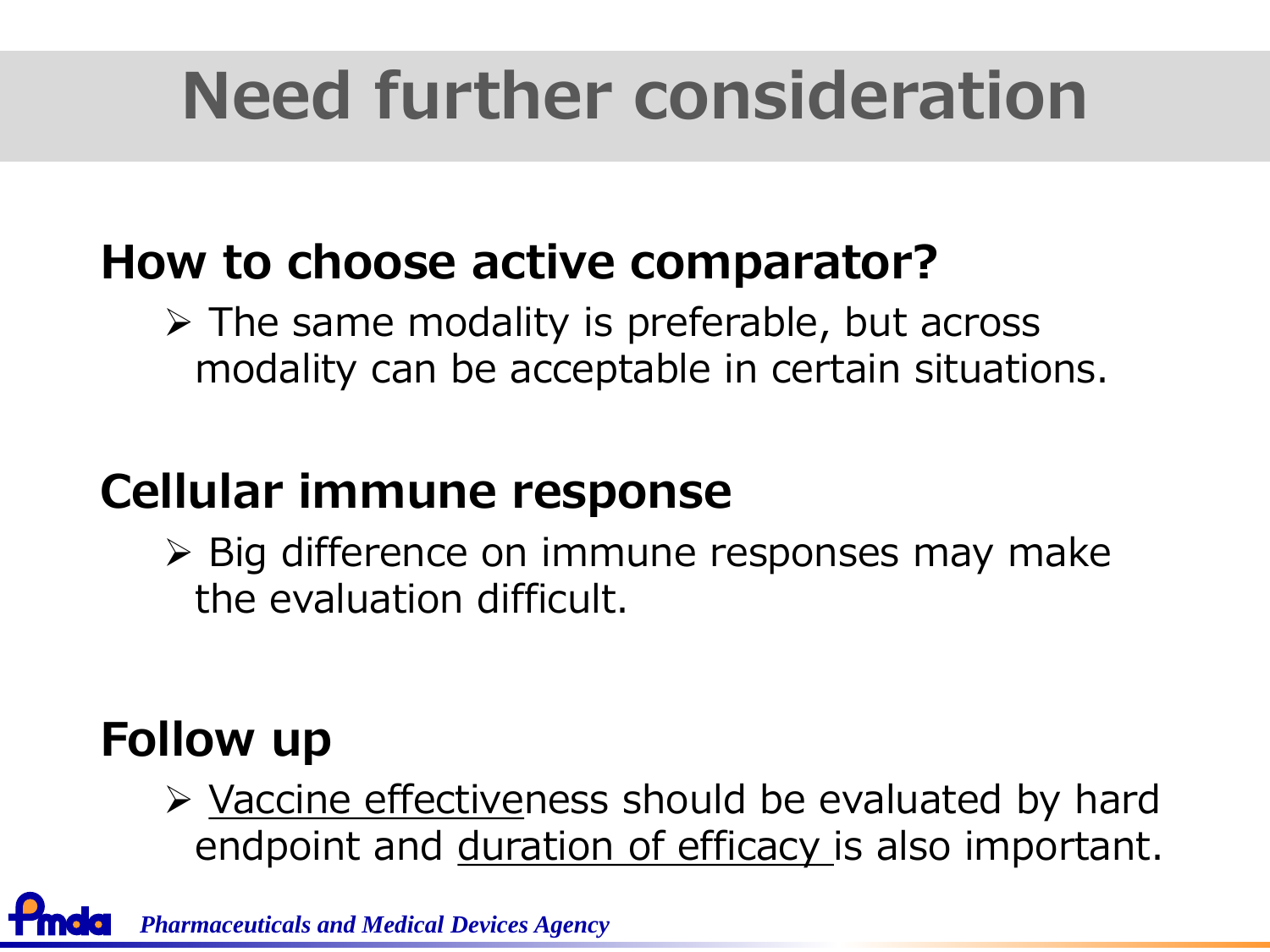## **Challenge to Platform design**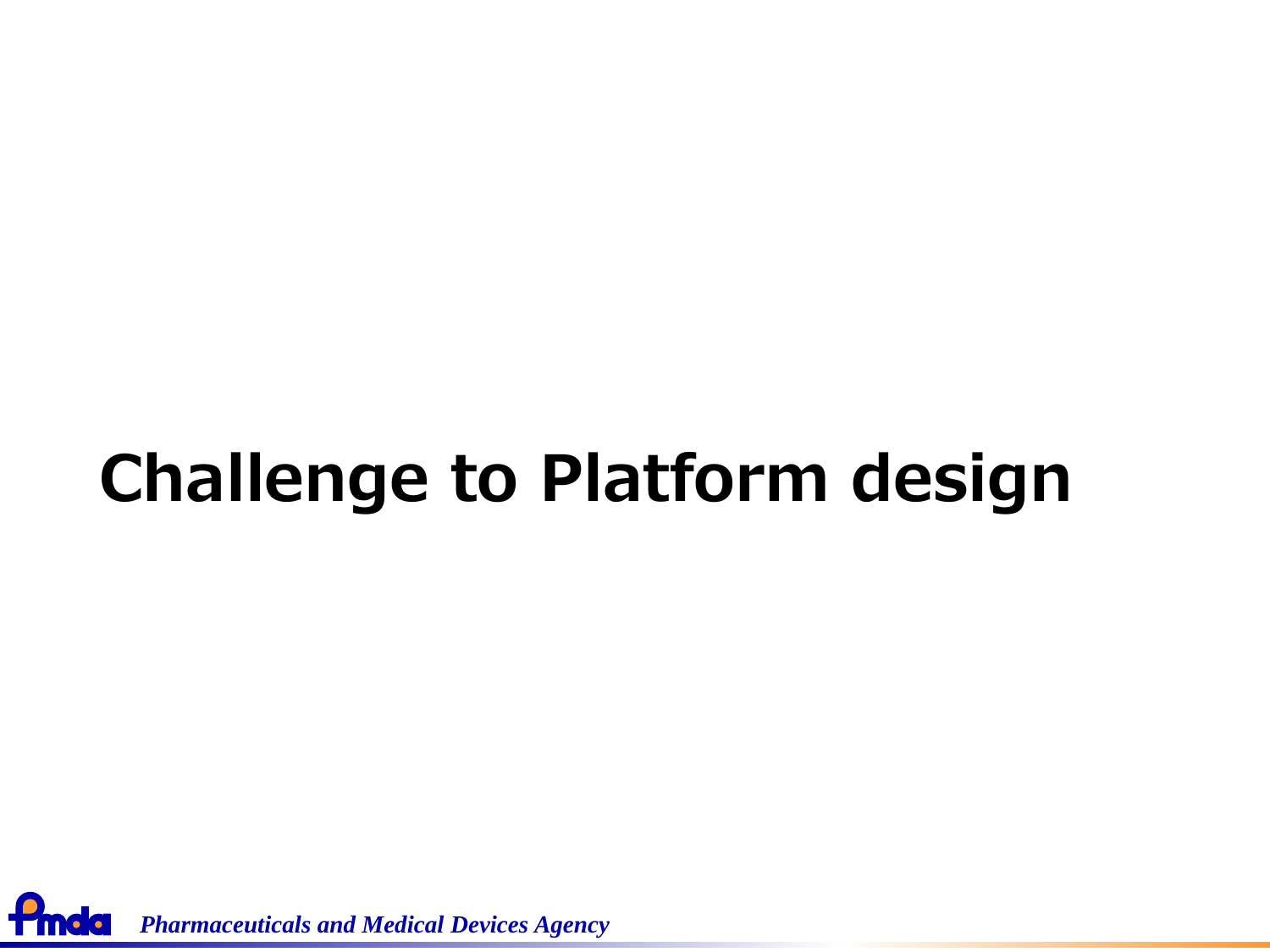# **Challenge to platform design**

- In order to evaluate multiple SARS-CoV-2 vaccines efficiently, it would be possible to evaluate their efficacy using **platform studies**.
- Platform study can be useful in particular when **the same active comparator is used.**
- Comparison with subjects in the active control group included at the same time is desirable when conducting the study.